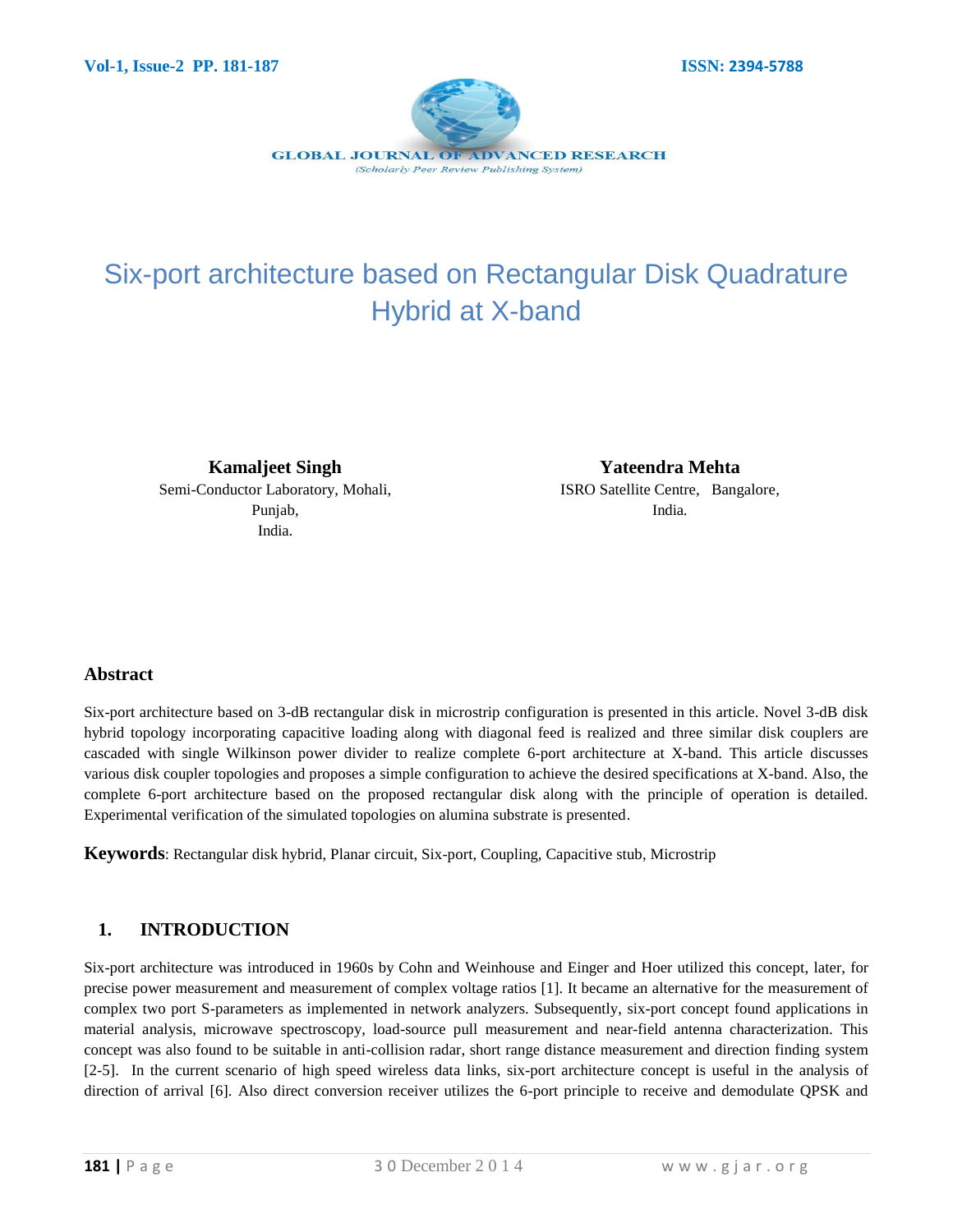

QAM modulated signals. Sony and Nokia companies utilized this concept to demonstrate direct conversion technique as a viable concept for mobile terminals [7].

Planar six-port configuration normally consists of either four quadrature hybrid couplers or power splitter with three quadrature hybrids for power and phase requirements [2]. The latter approach is preferred as length of the line for port termination plays a role in spurious feed which can be avoided in this approach [8]. Quadrature hybrid couplers can be easily realized using rat-race or branch line configuration. Compared to rat-race, branch line topology provides better performance due to easier routing and minimum inter-connection losses [9]. Conventional branched-line hybrid suffers from limited bandwidth and, in addition, the length variations due to fabrication tolerances lead to inaccuracies at higher frequencies. Also quarter-wavelength transmission line in series/shunt arms results in performance deterioration at higher frequencies due to parasitic reactances associated with junctions and unwanted interactions between strip conductors. This can be circumvented by utilizing circular or rectangular disk-shaped 4-port planar circuits. Compared to circular disk topology, rectangular disk is chosen with the reason as mentioned above in case of rat race coupler [10]. Inherent limitation of planar topology is its narrow band operation. To circumvent the losses and consequent performance degradation, associated with these topologies unequal open circuited stub symmetrically at the series arm is introduced with diagonal feeding at optimum angle [11]. This approach allows changing the overall impedance matrix resulting in flat coupling response at higher frequency bands.

In this article, a planar six-port architecture based on microstrip implementation is detailed. Quadrature hybrid coupler is realized as a Patch coupler in rectangular disk configuration for which various variants are studied. Planar circuit type 3-dB quadrature hybrid with diagonal feed and asymmetrical capacitive stub is presented along with gap coupling implemented on a capacitive stub. Three proposed quadrature disk couplers and single Wilkinson power divider (WPD) is implemented on alumina substrate and optimized for X-band operation. Experimental verification of the proposed topology is presented along with complete six-port architecture.

## **2. DESIGN ASPECTS**

Initial parameters of 3-dB disk coupler for design can be taken from Fusco and Stewart [12] and optimized and tuned as per the specifications. Full wave EM simulations are carried out to predict and optimize individual circuit performances.

#### **(a) 3-dB Patch Coupler**

Disk coupler is realized using the approach suggested by Kawai and Ohta [7]. As proposed, the convex version with open circuited transmission line sections acting as capacitive stubs is incorporated; but implemented with varied widths. The design presented incorporates strip (gap) loading on a single stub version making it an asymmetrical topology. Various variants including with and without strip loading, symmetrical four strips, equal width for capacitive loading are simulated and results shown in Fig 1 (b). Gap coupling is introduced to optimize the performance at the desired frequency range by providing extra degree of freedom. Insertion of capacitive stub results in flat coupling and variation of gap reflects in the coupling flatness. Proposed topology of unequal capacitive line loading along with gap capacitive stubs performs better with regard to coupled losses and flatness compared to other reported topologies.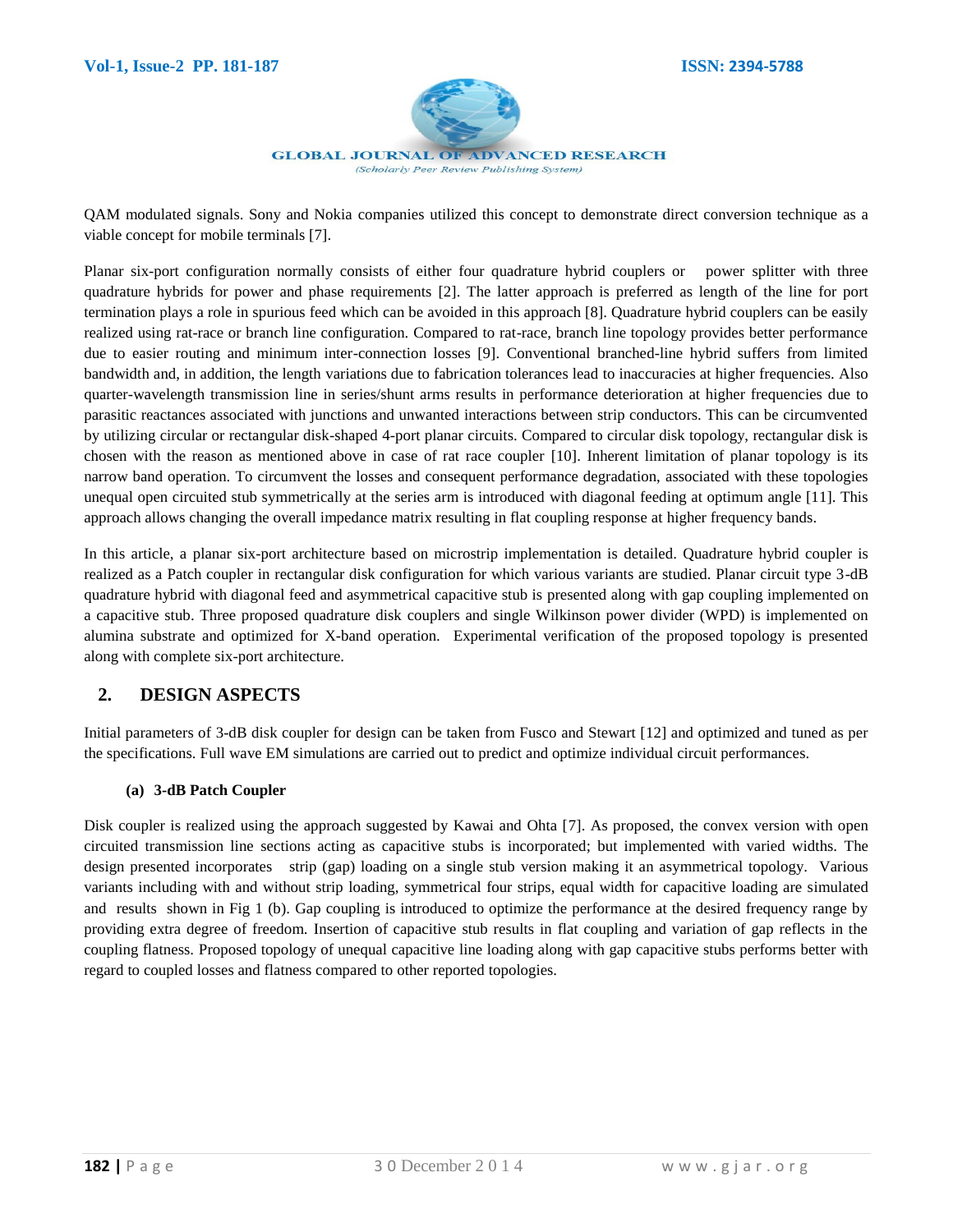



Fig1.0 Rectangular disk coupler (a) optimized layout of the finalized topology (b) Comparative study of various simulated topology

Feeding arrangement also plays an important role and it is found that angle of 45° makes the optimum performance.

Diagonal feeding as shown is better compared to straight line feeding as the field generation and distribution are more uniform thereby reducing the losses due to absence of sharp

discontinuity at the edges. Strip loading with varied widths have no effect but gap variation affects the shape of the coupling curve.



#### **(b)Six-port architecture**

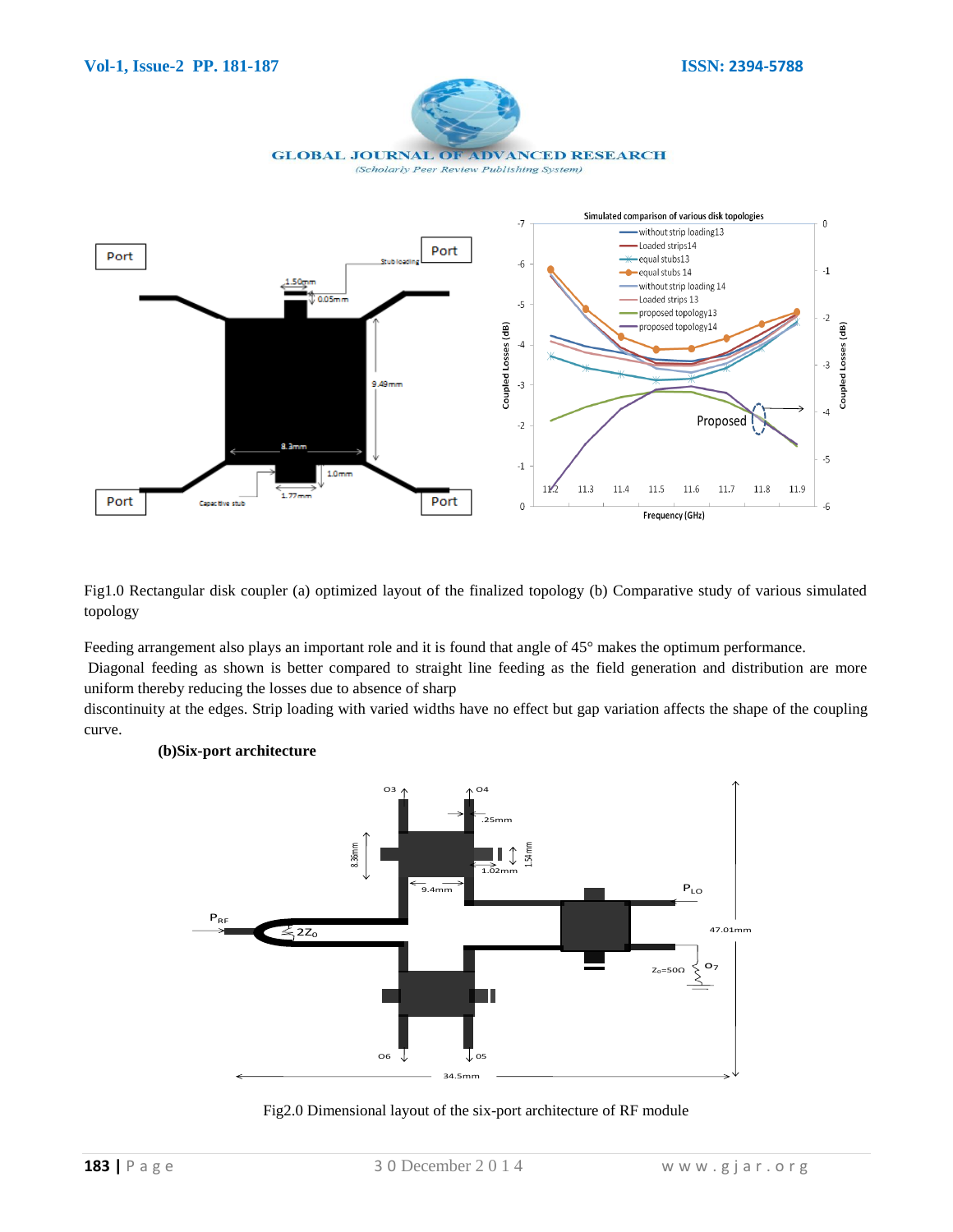

The 6-port architecture composing of single 3-dB Wilkinson power divider along-with cascaded three disk couplers which are arranged as shown in Fig2. WPD is optimized at the center frequency of 11.5 GHz before incorporation in the overall assembly. Phase difference arising due to inter-connected transmission lines plays an important role, so its incorporation and arrangement is optimized. Three similar disk couplers as proposed in Section (a) are cascaded in vertical and horizontal manner. The overall circuit is simulated with the MOM methodology resulting in the line losses of around 6 dB at the output ports,  $O_3-O_6$ .

## **3. PRINCIPLE OF OPERATION**

The six-port architecture is based on the measurement of 4 independent output powers as shown in Fig2.0. These output powers are derived by the superposing of electromagnetic waves shown as  $P_{RF}$  and  $P_{LO}$  under different phase angles. Two input signals namely RF and LO are connected to ports  $P_1$  and  $P_2$  represented as  $P_{RF}$  and  $P_{LO}$  whereas port  $O_7$  is matched terminated. The superimposed version of these signals can be measured at the output ports  $O_3$  to  $O_6$ . As the total phase of one full wave period ( $\varphi$ =2Π) is divided into four parts shifted by  $\Pi/2$ , the relative phase difference between the two input signals are  $n\times 90^\circ$  (where  $n=0,1,2,3$ ) shifted at the corresponding outputs.

The signals at  $P_{RF}$  and  $P_{LO}$  can be written as below considering RF at Port 1 and LO at Port 2:

| $I_{LO} = A_1 e^{j(\omega t + \varphi)} =  I_{LO}  e^{j(2\Pi f + \varphi)}$      |     |
|----------------------------------------------------------------------------------|-----|
| $I_{RF} = A_2 e^{j(\omega t + \varphi_2)} =  I_{RF}  e^{j(2 \Pi f + \varphi_2)}$ | (2) |

When these signals are fed into 6-port structure their phases will be rotated by multiples of  $\Pi/2$ , resulting in 4 RF output signals namely  $O_3$  to  $O_6$  as

| $O3 = 0.5$ ( $-I_{LO} + i I_{RF}$ )  | (3) |
|--------------------------------------|-----|
| $Q4 = 0.5$ ( $-I_{RF}$ +j $I_{LO}$ ) | (4) |
| $O5 = j 0.5 (ILO+IRF)$               | (5) |
| O6= 0.5 $(-I_{LO} + I_{RF})$         | (6) |

If relation between input and output are known then the amplitude and phase of the input signal can be determined using above set of equations.

## **4. MEASURED RESULTS AND DISCUSSIONS**

The 3-dB quadrature disk coupler along with complete circuit topology is realized on 10 mil alumina substrate. Choice of substrate depends on the frequency, loss and compactness of the overall assembly.

Standard MIC fabrication steps are implemented to realize disk and 6-port topology. Circuits are attached with conductive epoxy and connectors are soldered on to the pattern. Vector network analyzer (ZVA-40) is used for 2 –port S-parameter measurements after calibrating the equipment at the desired frequency range. Losses in this present assembly are higher than simulated values due to assembly related contributions. Flat coupling from 11GHz-12 GHz indicates broad band nature of the circuit. The complete layout with the incorporation of Wilkinson power divider along with the proposed disk couplers is shown in Fig3.0. Resistor  $(2Z_0)$  of 100 ohm is placed with conductive epoxy. Lay outing of the couplers are carried out with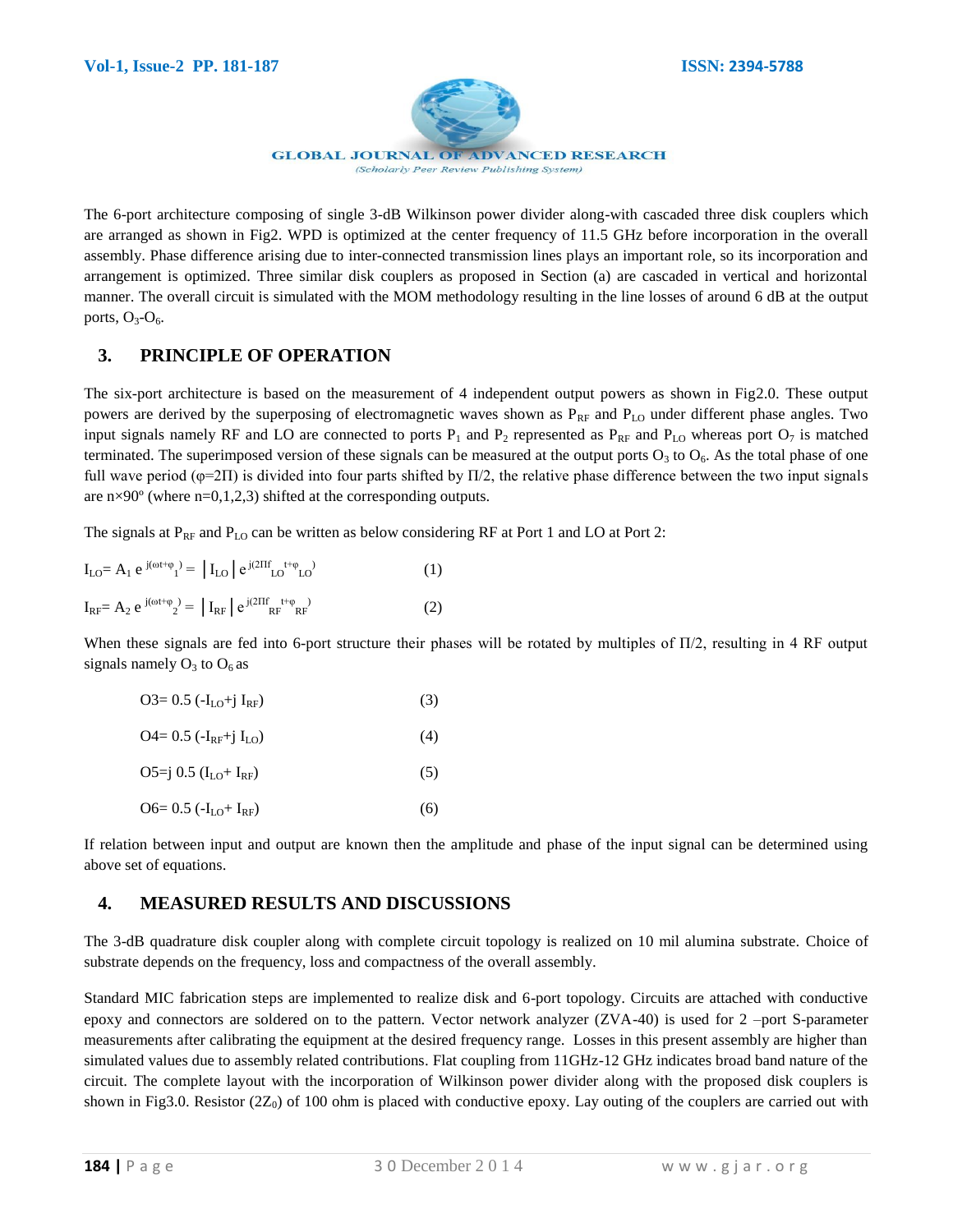

minimal bends so that the performance is not affected. Theoretical looses of the complete assembly should be ideally 6 dB but due to inherent metallic losses and incorporation of inter-connecting microstrip lines, the losses are higher.



Fig3.0 Six port topology

Below table compares the simulated and measured performance of the realized topologies.

| Parameters                             | <b>Hybrid Disk</b> |              | Integrated 6-port architecture |              |
|----------------------------------------|--------------------|--------------|--------------------------------|--------------|
|                                        | Simulated          | Measured     | Simulated                      | Measured     |
| Max.<br>imbalance<br>Amplitude<br>(dB) | $\pm 0.4$          | $\pm 0.8$    | ± 0.35                         | $\pm 0.5$    |
| <b>Return Losses</b><br>(dB)           | $-18$ (min.)       | $-15$ (min.) | $-15$ (min.)                   | $-11$ (min.) |
| Isolation (dB)                         | $-20$ (min)        | $-15$ (min)  | $-15$ (min)                    | 13 (min)     |

Table 1: Summarization of the results at 11.7 GHz

It can be seen that the variation in measured performance is within acceptable limits. Phase differences at the respective output ports are measured which are as per the predicted ranges of  $90 \pm 2^{\circ}$  for disk coupler. Compared to single disk topology, the realized 6-port topology is narrowband (11.3 GHz-11.8GHz) due to incorporation of Wilkinson power divider and interconnecting microstrip lines. Losses are slightly higher due to metallic and radiation losses associated with this topology.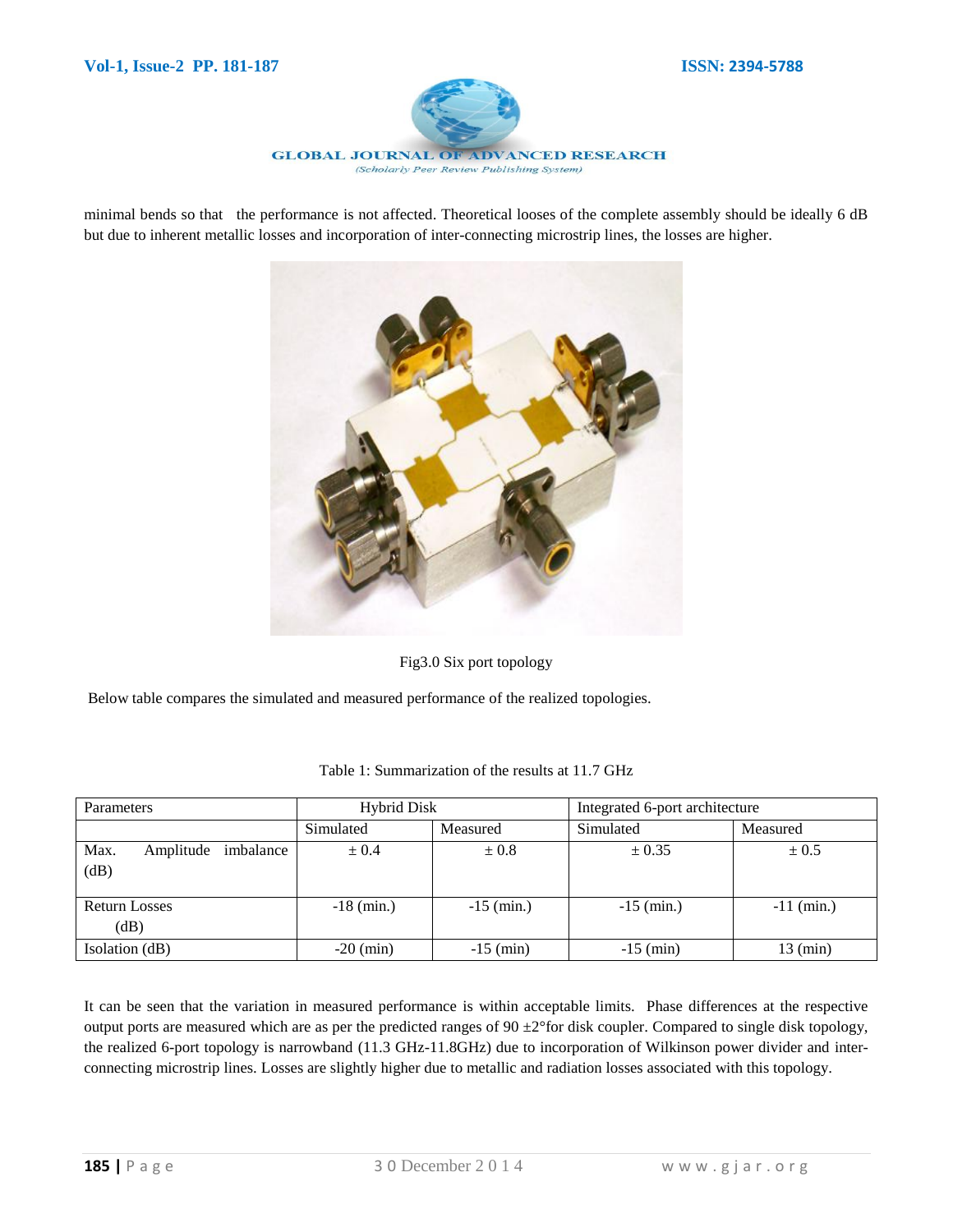

# **5. CONCLUSION**

In this article a new concept of realization of patch coupler with diagonal feeding and unequal stub loading along with insertion of gap coupling capacitance is presented. As per the authors' knowledge, this is the first time a planar disk topology for 6-port architecture is presented on high permittivity substrate at X-band. Unlike conventional topologies, the proposed architecture is independent of fabrication tolerances and can be scaled easily for millimetric wave frequencies on various substrates. . The four outputs of the RF module can be converted to digital form by feeding to an ADC and digital output decoded to realize a direct conversion receiver. The simplicity of the proposed topology offers an attractive and low cost option for the future broadband RF module of direct conversion receiver at millimeter-wave frequencies.

#### **6. REFRENCES**

- [1] G F Enger, A.C Hoer," Application of an Arbitrary 6-port junction to Power Measurement Problems," IEEE Trans on Instrumentation and Measurement, Vol2, Issue 4, pp 470-474, 1972
- [2] Alexander Koelpin,Gabor Vinci,Benjamin Laemmle, and Robert Weigel," The Enhanced Six-Port Receiver: A new Concept for Simultaneous Data Reception and Direction of Arrival Detection" 2011 IEEE
- [3] Jean-Frederic Gagne, Jules Gautheir, Ke-Wu, Renato G.Bosisio," High-speed low-cost direct conversion digital receiver," 2001 IEEE MTT-S Digest, pp 1093-1096
- [4] J.F Luy,T.Mueller,T Mack, and A .Terzis," Configurable RF receiver architectures," IEEE Microwave Magazine, March 2004,pp 75-82
- [5] A.Koelpin, G.Vinci,B.Laemmle, D. Kissinger, and R. Weigel " The Six-Port in Modern Society" IEEE Microwave Magazine,2011, pp S35-S43
- [6] B.Huyart, J.J Laurn, R.G Bosesco & D.Roscoe," A direction-finding antenna system using an integrated six-port circuit,"IEEE Trans Antenna & Propogation, Vol 43, pp 1508-1512, Dec 1995
- [7] Jai Hyyrylainen, Leonid Bogod S.Kamgasmaa,H.O Scheck, and T.Ylamurto," Six-port Direct Conversion Receiver,"Proc. 29<sup>th</sup> European Microwave Conference & Exhibition, Jerusalem 1997 pp 341-344
- [8] J.J Yao,S.P Yeo and M.E Bialkowski," Modifying Branch-line Coupler Design to Enhance Six-port Reflectometer Performance," IMS 2009, PP 1669-1672
- [9] T.Kawai,I.Ohta,M.Nishimura, and T.Kaneko ," A Rectangular Disk 3-dB Quadrature Hybrid with Flat Coupling," 1992 Asia-Pacific Microwave Conference, pp 673-676, Vol.2
- [10] K-L Chan,F.A Alhargan, & S.K Judah," A Quadrature-Hybrid Design Using a Four-port Elliptic Patch," IEEE Trans on MTT, Vol45, No 3, March 1997,pp 307-310
- [11] T.Kawai and I Ohta," Planar-Circuit-Type 3-dB Quadrature Hybrids," 1994 IEEE MTT-S Digest, pp 205-208